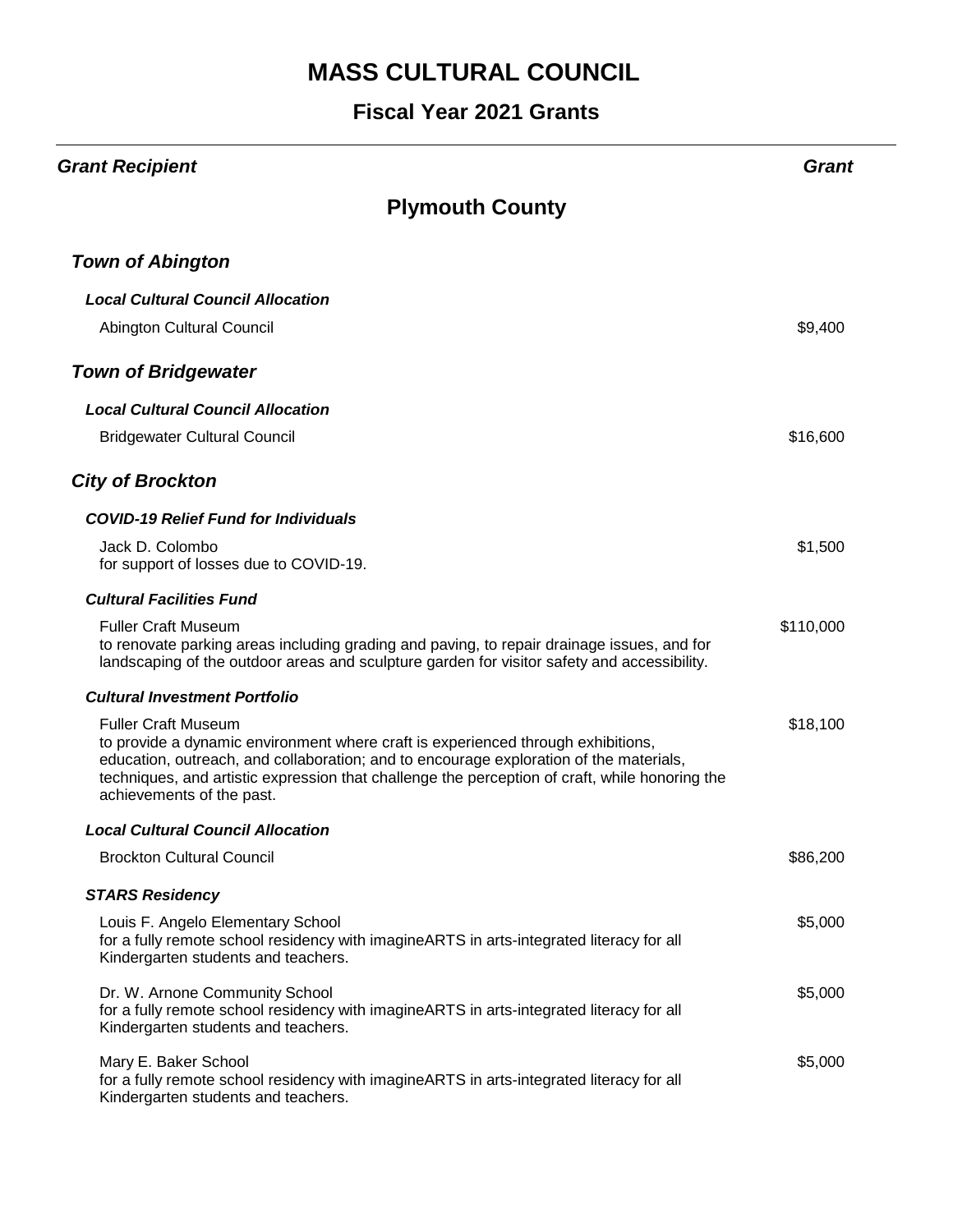| <b>Grant Recipient</b>                                                                                                                                                                                                                                                                   | <b>Grant</b> |
|------------------------------------------------------------------------------------------------------------------------------------------------------------------------------------------------------------------------------------------------------------------------------------------|--------------|
| Brockton Champion High School<br>for a fully in-person school residency with artist Greg Fernandes of The Rose Conservatory<br>in African drumming.                                                                                                                                      | \$4,250      |
| Edgar B. Davis Elementary School<br>for a fully remote school residency with South Shore Natural Science Center to engineer a<br>birds nest using the engineering design process.                                                                                                        | \$4,250      |
| Manthala George, Jr. School<br>for a fully remote school residency with imagine ARTS in arts-integrated literacy for all<br>Kindergarten students and teachers.                                                                                                                          | \$5,000      |
| <b>Gilmore Elementary School</b><br>for a fully remote school residency with imagine ARTS in arts-integrated literacy for all<br>Kindergarten students and teachers.                                                                                                                     | \$5,000      |
| John F. Kennedy School-Brockton<br>for a fully remote school residency with Science & Engineering Education Development<br>(SEED, Inc.) in engaging, hands-on STEM lessons.                                                                                                              | \$5,000      |
| Oscar F. Raymond School<br>for a fully remote school residency with imagine ARTS in arts-integrated literacy for all<br>Kindergarten students and teachers.                                                                                                                              | \$5,000      |
| <b>Town of Carver</b>                                                                                                                                                                                                                                                                    |              |
| <b>Local Cultural Council Allocation</b>                                                                                                                                                                                                                                                 |              |
| <b>Carver Cultural Council</b>                                                                                                                                                                                                                                                           | \$7,300      |
| <b>Town of Cohasset</b>                                                                                                                                                                                                                                                                  |              |
| <b>Cultural Investment Portfolio</b>                                                                                                                                                                                                                                                     |              |
| South Shore Art Center, Inc.<br>to foster an understanding and appreciation by communities south of Boston of the visual<br>arts through exhibitions and education.                                                                                                                      | \$13,400     |
| <b>Festivals - Fall/Winter</b>                                                                                                                                                                                                                                                           |              |
| South Shore Art Center, Inc.<br>to support ONLINE South Shore Arts Festival, with the production, promotion and/or<br>development of festival audiences.                                                                                                                                 | \$500        |
| <b>Gaming Mitigation</b>                                                                                                                                                                                                                                                                 |              |
| South Shore Playhouse Associates, Inc.<br>to mitigate operation of gaming facilities that threaten the sustainability of non-profit and<br>municipal performing arts centers in Massachusetts by providing capital to preserve their<br>ability to compete in an unbalanced marketplace. | \$250,000    |
| <b>Local Cultural Council Allocation</b>                                                                                                                                                                                                                                                 |              |
| <b>Cohasset Cultural Council</b>                                                                                                                                                                                                                                                         | \$5,000      |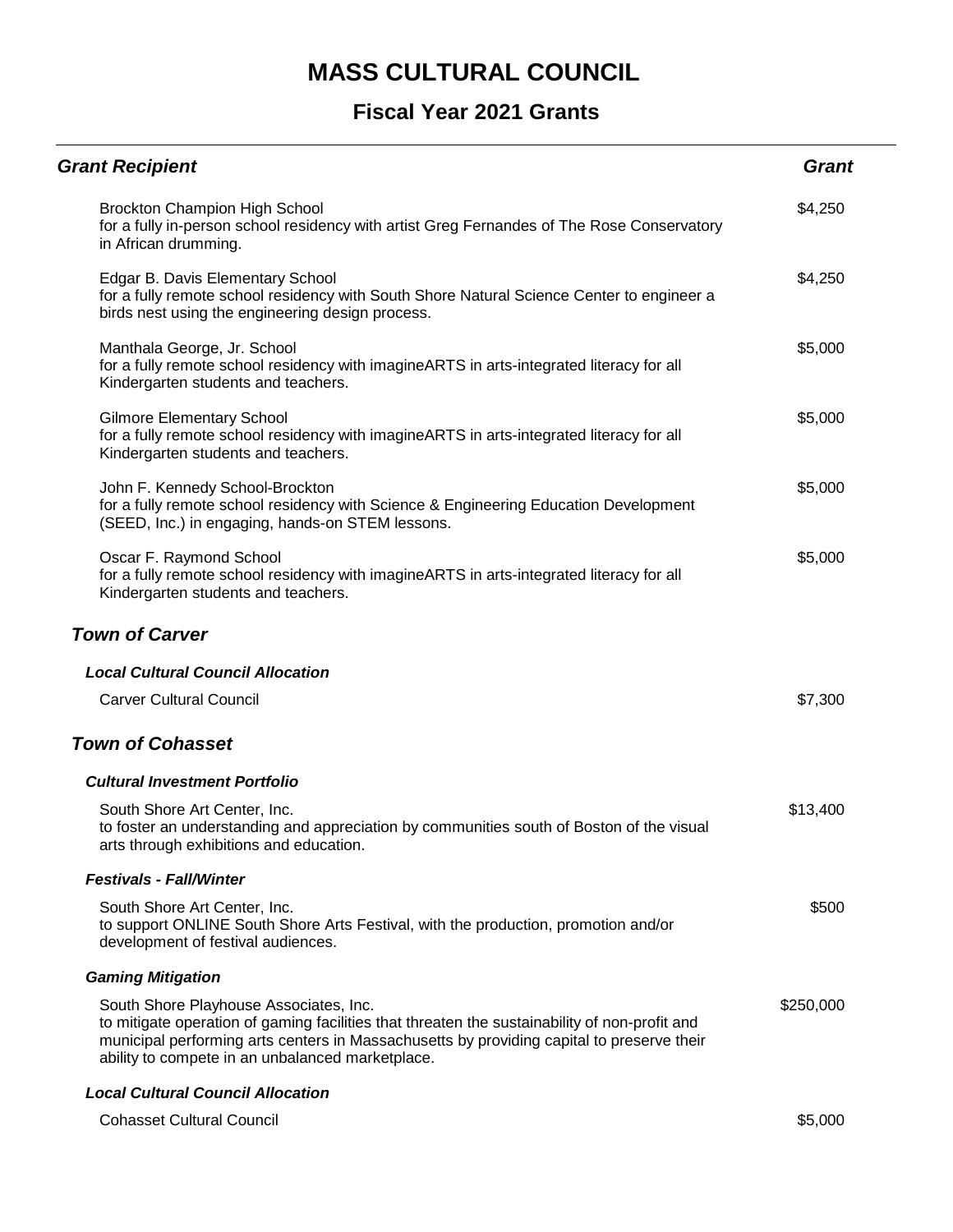### **Fiscal Year 2021 Grants**

| <b>Grant Recipient</b>                                                                                                                                                                                                          | <b>Grant</b> |
|---------------------------------------------------------------------------------------------------------------------------------------------------------------------------------------------------------------------------------|--------------|
| <b>Town of Duxbury</b>                                                                                                                                                                                                          |              |
| <b>COVID-19 Relief Fund for Individuals</b>                                                                                                                                                                                     |              |
| Patrick J. Dowling<br>for support of losses due to COVID-19.                                                                                                                                                                    | \$1,500      |
| Kyle A. Morrison<br>for support of losses due to COVID-19.                                                                                                                                                                      | \$1,500      |
| <b>Local Cultural Council Allocation</b>                                                                                                                                                                                        |              |
| <b>Duxbury Cultural Council</b>                                                                                                                                                                                                 | \$6,000      |
| <b>Town of East Bridgewater</b>                                                                                                                                                                                                 |              |
| <b>Local Cultural Council Allocation</b>                                                                                                                                                                                        |              |
| East Bridgewater Arts Council                                                                                                                                                                                                   | \$7,900      |
| <b>Town of Halifax</b>                                                                                                                                                                                                          |              |
| <b>Local Cultural Council Allocation</b>                                                                                                                                                                                        |              |
| <b>Halifax Cultural Council</b>                                                                                                                                                                                                 | \$6,200      |
| <b>Town of Hanover</b>                                                                                                                                                                                                          |              |
| <b>Cultural Investment Portfolio</b>                                                                                                                                                                                            |              |
| <b>Hanover Historical Society</b><br>to support a series of lectures on the history and nature of the North River, a collaborative<br>effort of the five historical societies representing the communities bordering the river. | \$1,000      |
| <b>Local Cultural Council Allocation</b>                                                                                                                                                                                        |              |
| <b>Hanover Cultural Council</b>                                                                                                                                                                                                 | \$6,500      |
| <b>STARS Residency</b>                                                                                                                                                                                                          |              |
| Center Elementary School-Hanover<br>for a fully remote school residency with Stephen O'Neil of the Hanover Historical Society in<br>objects-based inquiry into local history.                                                   | \$5,000      |
| <b>Town of Hanson</b>                                                                                                                                                                                                           |              |
| <b>Local Cultural Council Allocation</b>                                                                                                                                                                                        |              |

Hanson Cultural Council **\$6,800**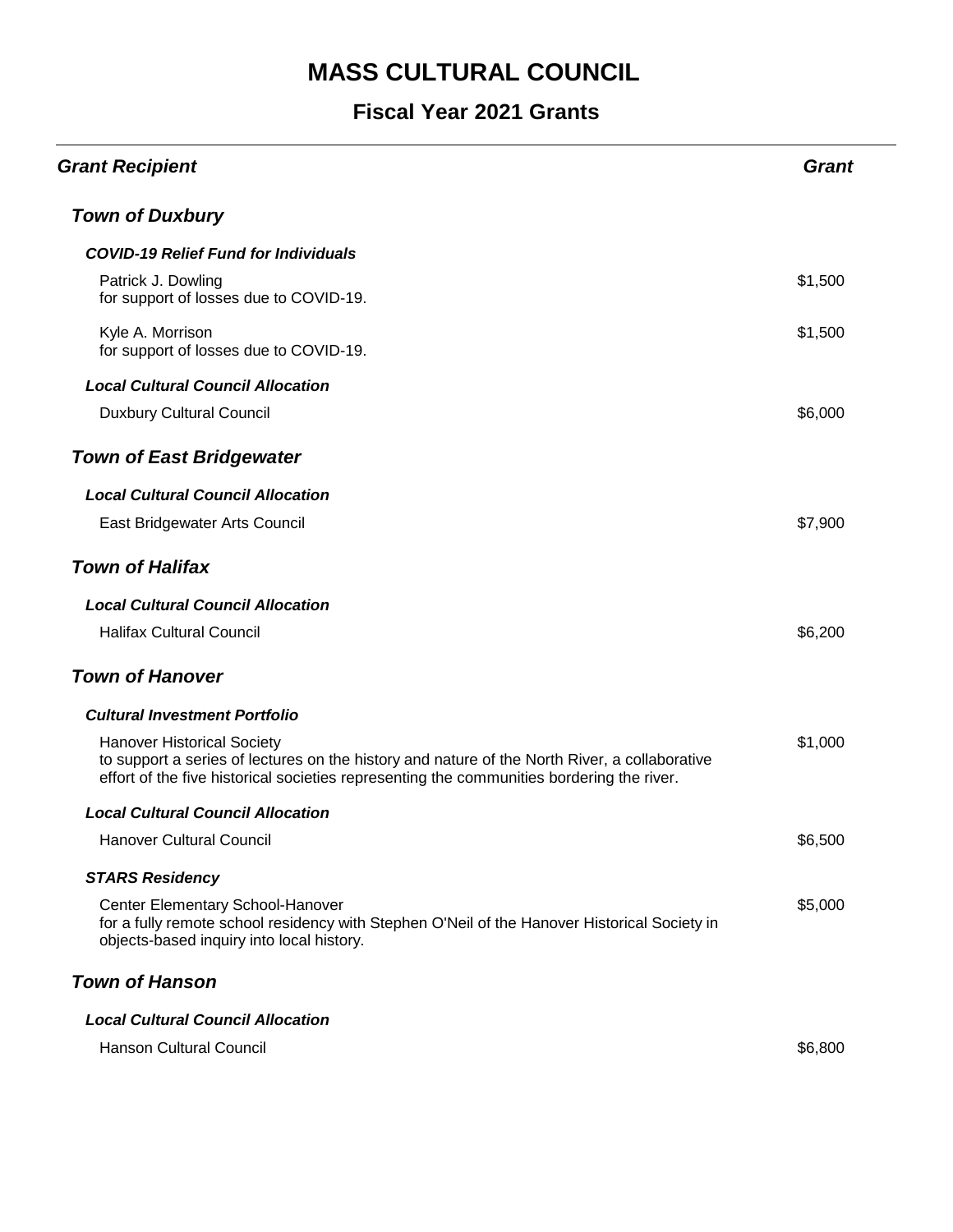#### **Fiscal Year 2021 Grants**

| <b>Grant Recipient</b>                                                                                                                                                                                                                 | Grant     |
|----------------------------------------------------------------------------------------------------------------------------------------------------------------------------------------------------------------------------------------|-----------|
| <b>Town of Hingham</b>                                                                                                                                                                                                                 |           |
| <b>COVID-19 Relief Fund for Individuals</b>                                                                                                                                                                                            |           |
| Shawn M. Verrier<br>for support of losses due to COVID-19.                                                                                                                                                                             | \$1,500   |
| <b>Cultural Investment Portfolio</b>                                                                                                                                                                                                   |           |
| South Shore Conservatory<br>to provide access to quality education in the arts in the communities south of Boston.                                                                                                                     | \$40,400  |
| <b>Cultural Organization Economic Recovery</b>                                                                                                                                                                                         |           |
| Broad Cove Chorale Unicorn Singers, Inc.<br>for employee payroll and benefit costs, as documented by the Contractor in the grant<br>application, to support recovery from the negative impact of the coronavirus/COVID-19<br>pandemic. | \$3,000   |
| South Shore Conservatory<br>for employee payroll and benefit costs, as documented by the Contractor in the grant<br>application, to support recovery from the negative impact of the coronavirus/COVID-19<br>pandemic.                 | \$100,000 |
| <b>Local Cultural Council Allocation</b>                                                                                                                                                                                               |           |
| <b>Hingham Cultural Council</b>                                                                                                                                                                                                        | \$6,600   |
| <b>Town of Hull</b>                                                                                                                                                                                                                    |           |
| <b>COVID-19 Relief Fund for Individuals</b>                                                                                                                                                                                            |           |
| <b>Chad Gosselin</b><br>for support of losses due to COVID-19.                                                                                                                                                                         | \$1,500   |
| <b>Cultural Investment Portfolio</b>                                                                                                                                                                                                   |           |
| Hull Lifesaving Museum, Inc.<br>to preserve and teach maritime skills and lifesaving heritage.                                                                                                                                         | \$9,300   |
| <b>Festivals - Fall/Winter</b>                                                                                                                                                                                                         |           |
| Hull Lifesaving Museum, Inc.<br>to support Harbor Illumination with the production, promotion and/or development of festival<br>audiences.                                                                                             | \$500     |
| <b>Local Cultural Council Allocation</b>                                                                                                                                                                                               |           |
| <b>Hull Cultural Council</b>                                                                                                                                                                                                           | \$5,700   |
| <b>Town of Kingston</b>                                                                                                                                                                                                                |           |
| <b>COVID-19 Relief Fund for Individuals</b>                                                                                                                                                                                            |           |
| Chris Rathbun                                                                                                                                                                                                                          | \$1,500   |

for support of losses due to COVID-19.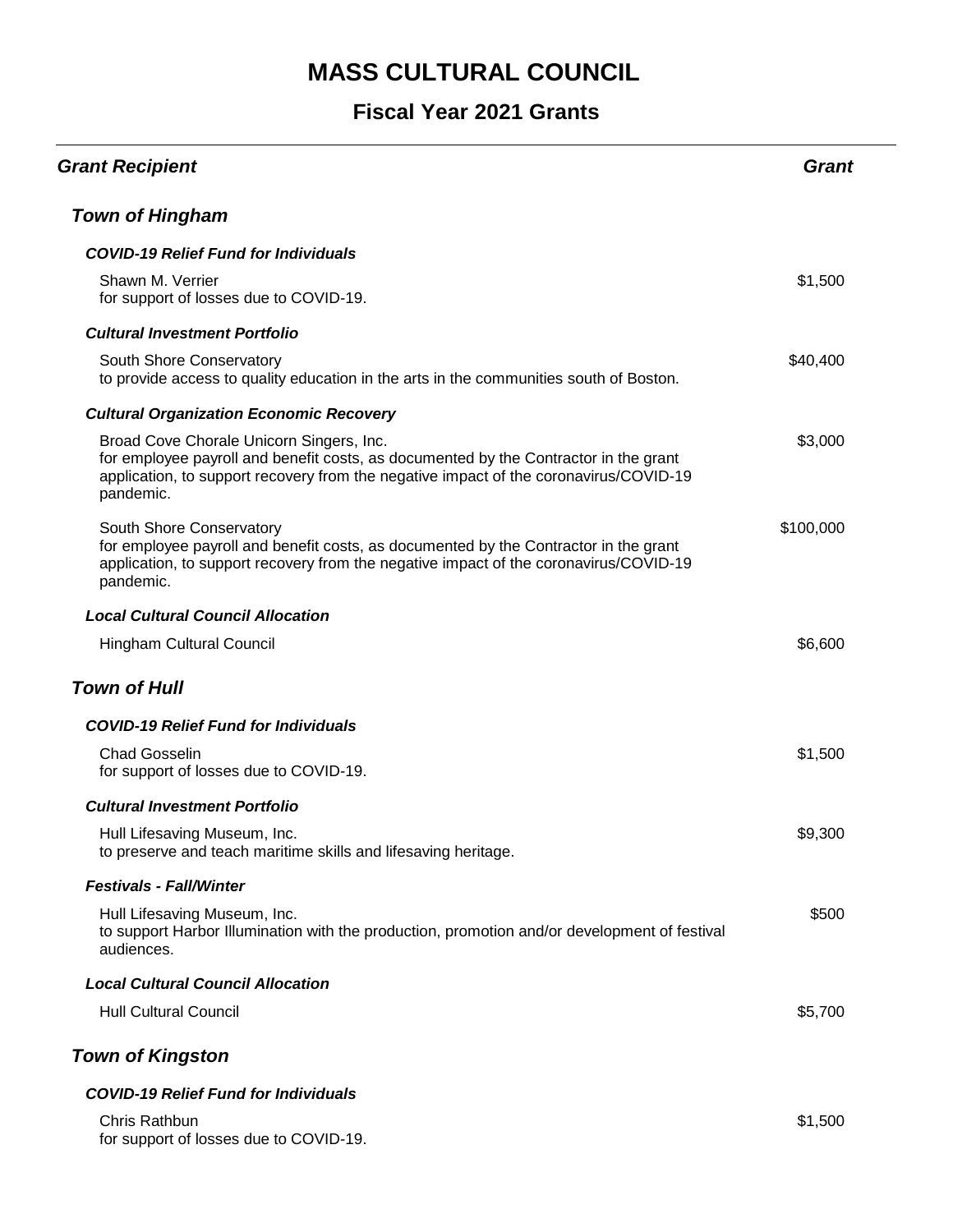| <b>Grant Recipient</b>                                                                                                                                                                                                              | <b>Grant</b> |
|-------------------------------------------------------------------------------------------------------------------------------------------------------------------------------------------------------------------------------------|--------------|
| Lauren Savoia<br>for support of losses due to COVID-19.                                                                                                                                                                             | \$1,500      |
| <b>Local Cultural Council Allocation</b>                                                                                                                                                                                            |              |
| Kingston Cultural Council                                                                                                                                                                                                           | \$6,800      |
| <b>Town of Lakeville</b>                                                                                                                                                                                                            |              |
| <b>Local Cultural Council Allocation</b>                                                                                                                                                                                            |              |
| <b>Lakeville Arts Council</b>                                                                                                                                                                                                       | \$6,500      |
| <b>STARS Residency</b>                                                                                                                                                                                                              |              |
| Freetown-Lakeville Regional School Distr<br>for a partially remote, partially in-person school residency with Marie Brown of HandsHouse<br>Studio for the Buttonwood Zoo to provide a real world interface between art and science. | \$2,450      |
| <b>Town of Marion</b>                                                                                                                                                                                                               |              |
| <b>Cultural Investment Portfolio</b>                                                                                                                                                                                                |              |
| Marion Art Center, Inc.<br>to support an outdoor production of the play "Good People" in Bicentennial Park, Marion.                                                                                                                 | \$1,000      |
| <b>Local Cultural Council Allocation</b>                                                                                                                                                                                            |              |
| <b>Marion Cultural Council</b>                                                                                                                                                                                                      | \$4,900      |
| <b>STARS Residency</b>                                                                                                                                                                                                              |              |
| Sippican Elementary School<br>for a fully remote school residency with Motoko to develop narrative writing skills and<br>social/emotional awareness through the art of origami.                                                     | \$1,450      |
| <b>Town of Marshfield</b>                                                                                                                                                                                                           |              |
| <b>COVID-19 Relief Fund for Individuals</b>                                                                                                                                                                                         |              |
| Igor Fonberg<br>for support of losses due to COVID-19.                                                                                                                                                                              | \$1,500      |
| <b>Festivals - Fall/Winter</b>                                                                                                                                                                                                      |              |
| North River Arts Society, Inc.<br>to support North River Arts Society Festival of the Arts with the production, promotion<br>and/or development of festival audiences.                                                              | \$500        |
| <b>Local Cultural Council Allocation</b>                                                                                                                                                                                            |              |
| <b>Marshfield Cultural Council</b>                                                                                                                                                                                                  | \$9,500      |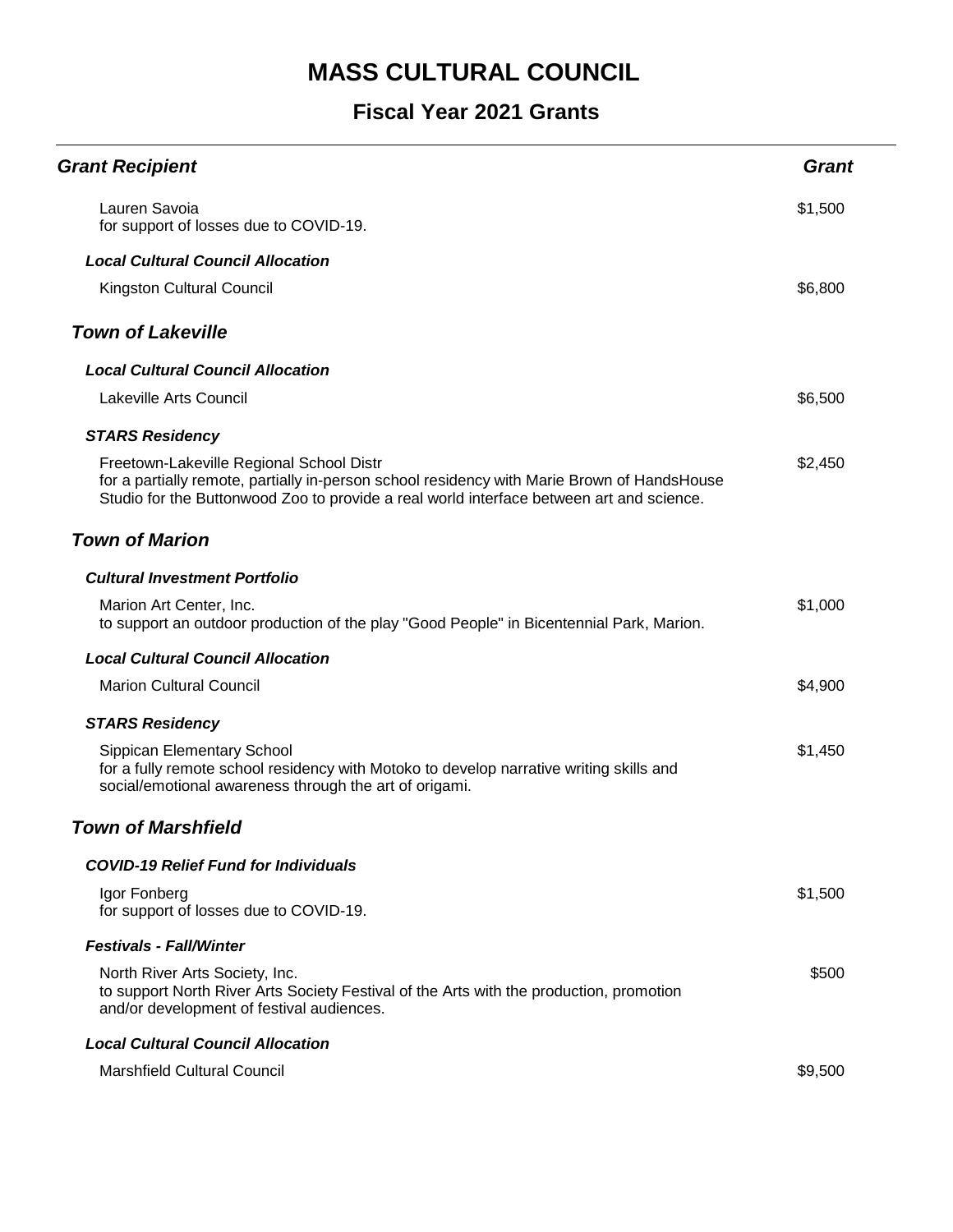#### **Fiscal Year 2021 Grants**

| <b>Grant Recipient</b>                                                                                                                                                                                                                                                                                       | Grant    |
|--------------------------------------------------------------------------------------------------------------------------------------------------------------------------------------------------------------------------------------------------------------------------------------------------------------|----------|
| <b>Universal Participation</b>                                                                                                                                                                                                                                                                               |          |
| <b>Talking Information Center</b><br>to review accessibility throughout our programming to ensure a user-friendly platform for all.                                                                                                                                                                          | \$3,000  |
| <b>Town of Mattapoisett</b>                                                                                                                                                                                                                                                                                  |          |
| <b>Cultural Facilities Fund</b>                                                                                                                                                                                                                                                                              |          |
| <b>Mattapoisett Historical Society</b><br>for the renovation and preservation of the Carriage House, which houses important<br>historical artifacts of the museum's permanent collection. The work includes upgrading<br>exterior walls, cupola, trim, windows, and HVAC/air quality system in the building. | \$20,000 |
| <b>Cultural Organization Economic Recovery</b>                                                                                                                                                                                                                                                               |          |
| <b>Mattapoisett Historical Society</b><br>for employee payroll and benefit costs, as documented by the Contractor in the grant<br>application, to support recovery from the negative impact of the coronavirus/COVID-19<br>pandemic.                                                                         | \$4,000  |
| <b>Local Cultural Council Allocation</b>                                                                                                                                                                                                                                                                     |          |
| Mattapoisett Cultural Council                                                                                                                                                                                                                                                                                | \$4,900  |
| <b>Town of Middleborough</b>                                                                                                                                                                                                                                                                                 |          |
| <b>Cultural Organization Economic Recovery</b>                                                                                                                                                                                                                                                               |          |
| Massachusetts Archaeological Society<br>for utilities or general operations, as documented by the Contractor in the grant application,<br>to support recovery from the negative impact of the coronavirus/COVID-19 pandemic.                                                                                 | \$7,800  |
| <b>Local Cultural Council Allocation</b>                                                                                                                                                                                                                                                                     |          |
| Middleborough Cultural Council                                                                                                                                                                                                                                                                               | \$13,800 |
| <b>STARS Residency</b>                                                                                                                                                                                                                                                                                       |          |
| Henry B. Burkland Elementary School<br>for a fully remote school residency with Playful Engineers teaching artist Jay Mankita in<br>engineering, art, and design.                                                                                                                                            | \$5,000  |
| <b>Town of Norwell</b>                                                                                                                                                                                                                                                                                       |          |
| <b>Artist Fellowship</b>                                                                                                                                                                                                                                                                                     |          |
| <b>Richard Brown</b><br>for artistic professional development with Laura Brown.                                                                                                                                                                                                                              | \$15,000 |
| <b>COVID-19 Relief Fund for Individuals</b>                                                                                                                                                                                                                                                                  |          |
| Renée K, Ricciardi                                                                                                                                                                                                                                                                                           | \$1,500  |

for support of losses due to COVID-19.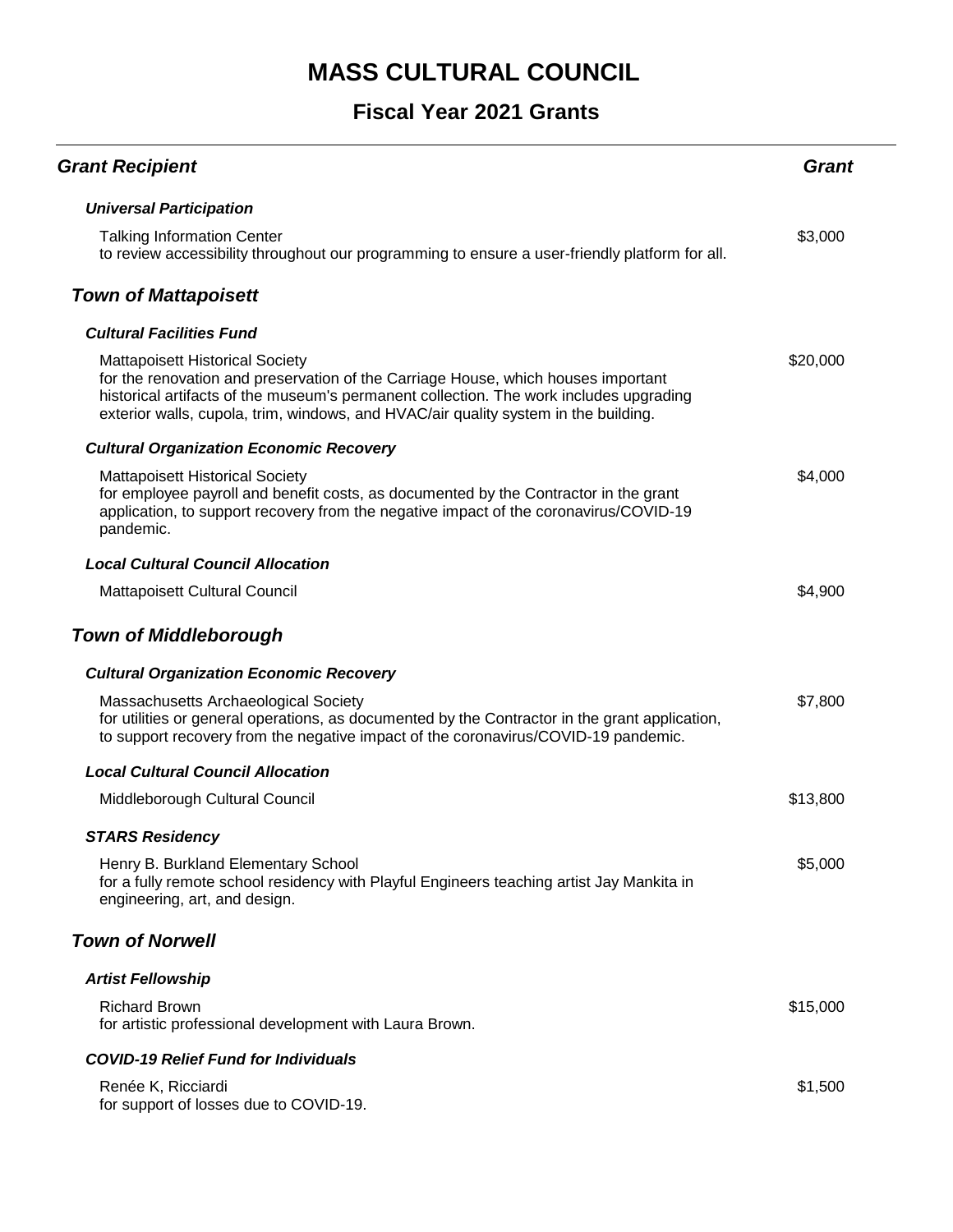| <b>Grant Recipient</b>                                                                                                                                                                                                                                                                                              | Grant    |
|---------------------------------------------------------------------------------------------------------------------------------------------------------------------------------------------------------------------------------------------------------------------------------------------------------------------|----------|
| <b>Cultural Investment Portfolio</b>                                                                                                                                                                                                                                                                                |          |
| South Shore Natural Science Center<br>to support the South Shore Natural Science Virtual Academy                                                                                                                                                                                                                    | \$2,500  |
| <b>Cultural Organization Economic Recovery</b>                                                                                                                                                                                                                                                                      |          |
| Handshouse Studio, Inc.<br>for employee payroll and benefit costs or current mortgage payments, mortgage interest or<br>rent or utilities or general operations, as documented by the Contractor in the grant<br>application, to support recovery from the negative impact of the coronavirus/COVID-19<br>pandemic. | \$17,000 |
| <b>Local Cultural Council Allocation</b>                                                                                                                                                                                                                                                                            |          |
| <b>Norwell Cultural Council</b>                                                                                                                                                                                                                                                                                     | \$5,600  |
| <b>STARS Residency</b>                                                                                                                                                                                                                                                                                              |          |
| Norwell High School<br>for a partially remote, partially in-person school residency with Rick Name of HandsHouse<br>Studio in science and art to create a real life design/build project in partnership with the<br>Franklin Park Zoo.                                                                              | \$2,450  |
| William G. Vinal Elementary School<br>for a partially remote, partially in-person school residency with Jacqui Shuster of Mass<br>Audubon Residency in environmental science to explore seasonal bird activity focusing on<br>ecosystems, habitats and bird adaptation.                                             | \$4,000  |
| <b>Town of Pembroke</b>                                                                                                                                                                                                                                                                                             |          |
| <b>Local Cultural Council Allocation</b>                                                                                                                                                                                                                                                                            |          |
| <b>Pembroke Cultural Council</b>                                                                                                                                                                                                                                                                                    | \$8,300  |
| <b>Town of Plymouth</b>                                                                                                                                                                                                                                                                                             |          |
| <b>Cultural Facilities Fund</b>                                                                                                                                                                                                                                                                                     |          |
| Plymouth Antiquarian Society, Inc.<br>for a systems replacement plan.                                                                                                                                                                                                                                               | \$12,500 |
| Plymouth Guild for the Arts, Inc.<br>for a systems replacement plan.                                                                                                                                                                                                                                                | \$7,000  |
| <b>Cultural Investment Portfolio</b>                                                                                                                                                                                                                                                                                |          |
| Manomet, Inc.<br>to conserve natural resources for the benefit of wildlife and human populations; and through<br>research and collaborations build science-based, cooperative solutions to environmental<br>problems.                                                                                               | \$38,800 |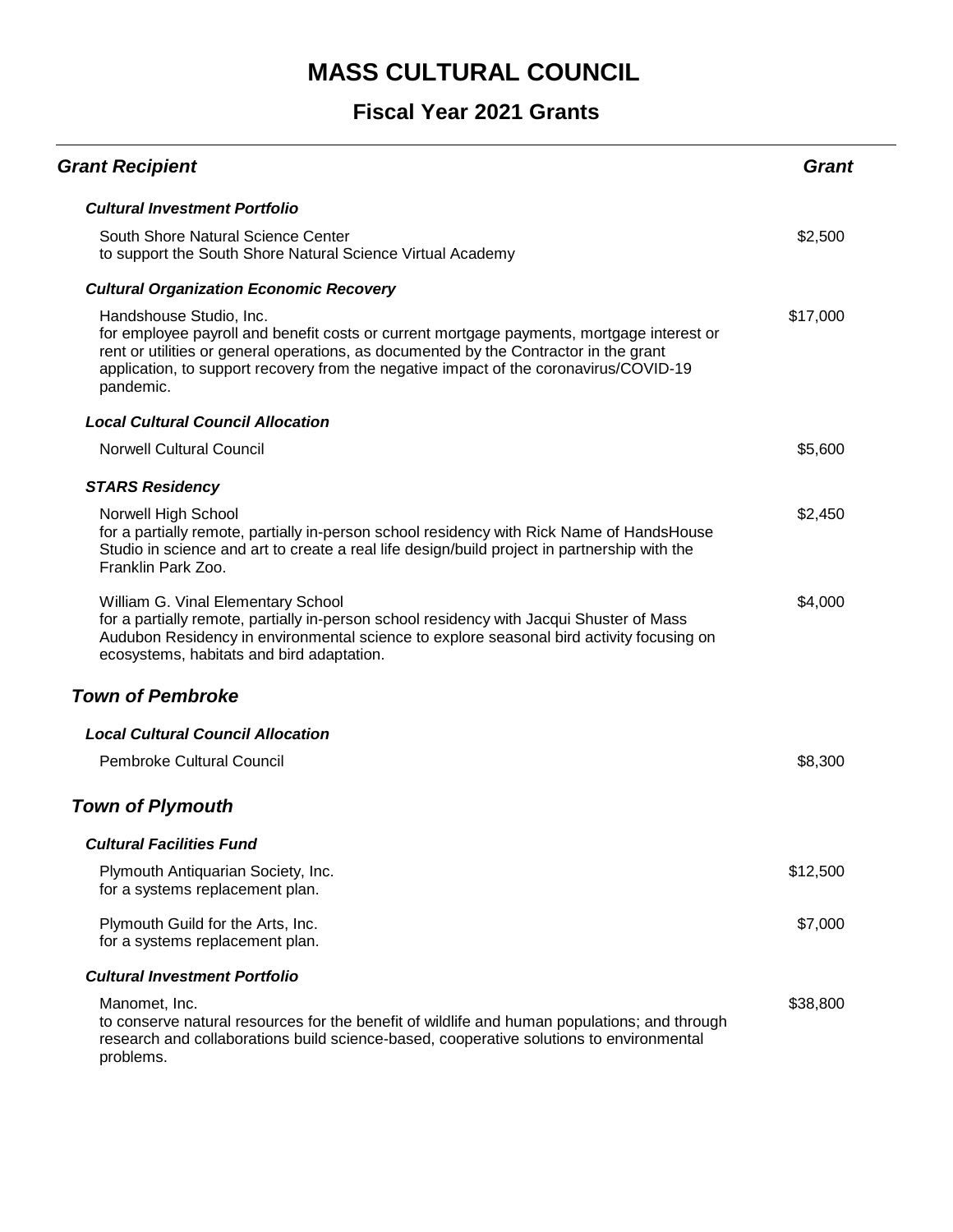| <b>Grant Recipient</b>                                                                                                                                                                                                                                                                                                                                                                  | <b>Grant</b> |
|-----------------------------------------------------------------------------------------------------------------------------------------------------------------------------------------------------------------------------------------------------------------------------------------------------------------------------------------------------------------------------------------|--------------|
| Plimoth Patuxet Museums, Inc.<br>to offer powerful personal encounters with history built on thorough research about the<br>Wampanoag People and the colonial English community in the 1600s; and to encourage a<br>new level of understanding about present-day issues affecting communities around the<br>world through exhibits, programs, live interpreters, and historic settings. | \$58,600     |
| Plymouth Philharmonic Orchestra, Inc.<br>to present excellent professional symphonic music to the broadest possible audience and to<br>encourage a life-long love of music through a variety of educational programs.                                                                                                                                                                   | \$14,300     |
| <b>Cultural Organization Economic Recovery</b>                                                                                                                                                                                                                                                                                                                                          |              |
| Plimoth Patuxet Museums, Inc.<br>for employee payroll and benefit costs or current mortgage payments, mortgage interest or<br>rent or utilities or interest on other debt obligations, as documented by the Contractor in the<br>grant application, to support recovery from the negative impact of the coronavirus/COVID-<br>19 pandemic.                                              | \$100,000    |
| <b>Festivals - Fall/Winter</b>                                                                                                                                                                                                                                                                                                                                                          |              |
| Plymouth Area Chamber of Commerce Fndn.<br>to support Plymouth Waterfront Festival with the production, promotion and/or development<br>of festival audiences.                                                                                                                                                                                                                          | \$500        |
| SE MA Pine Barrens Alliance, Inc.<br>to support The Moth Ball with the production, promotion and/or development of festival<br>audiences.                                                                                                                                                                                                                                               | \$500        |
| <b>Folk Arts and Heritage</b>                                                                                                                                                                                                                                                                                                                                                           |              |
| Elizabeth Creeden<br>for an apprenticeship with Janice Card.                                                                                                                                                                                                                                                                                                                            | \$8,000      |
| Robert W. Fuller, Jr.<br>for an apprenticeship with Christina Fuller.                                                                                                                                                                                                                                                                                                                   | \$7,300      |
| <b>Gaming Mitigation</b>                                                                                                                                                                                                                                                                                                                                                                |              |
| <b>Greater Plymouth Performing Arts Center</b><br>to mitigate operation of gaming facilities that threaten the sustainability of non-profit and<br>municipal performing arts centers in Massachusetts by providing capital to preserve their<br>ability to compete in an unbalanced marketplace.                                                                                        | \$34,511     |
| <b>Local Cultural Council Allocation</b>                                                                                                                                                                                                                                                                                                                                                |              |
| <b>Plymouth Cultural Council</b>                                                                                                                                                                                                                                                                                                                                                        | \$21,000     |
| <b>Massachusetts Cultural Districts Initiative</b>                                                                                                                                                                                                                                                                                                                                      |              |
| <b>Plymouth Bay Cultural District</b><br>to present engaging initiatives and events to draw people to the District and to promote<br>artists, performers, and venues.                                                                                                                                                                                                                   | \$7,500      |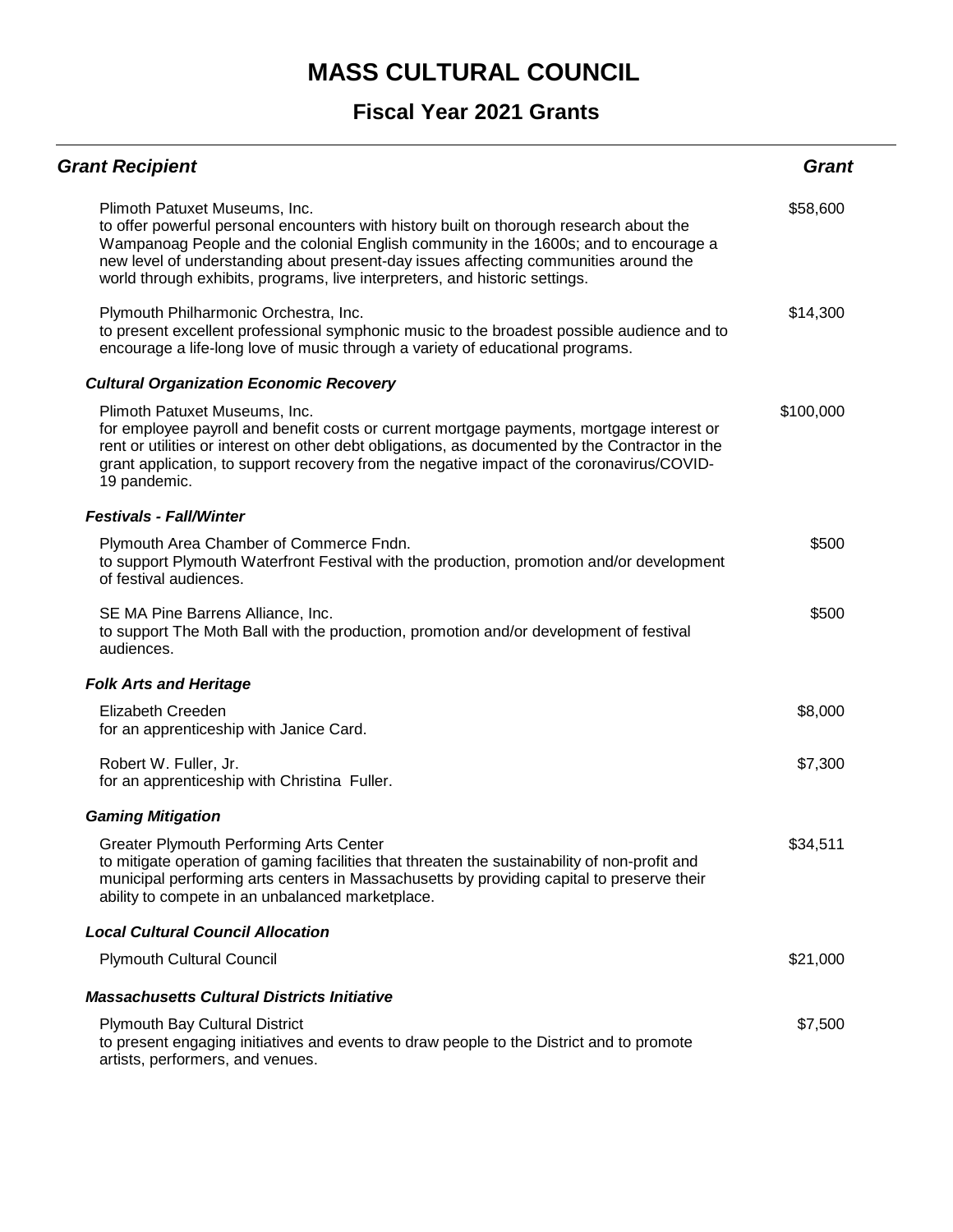| <b>Grant Recipient</b>                                                                                                                                                           | <b>Grant</b> |
|----------------------------------------------------------------------------------------------------------------------------------------------------------------------------------|--------------|
| <b>STARS Residency</b>                                                                                                                                                           |              |
| Indian Brook Home School<br>for a fully remote school residency with Playful Engineers teaching artist Jay Mankita in<br>engineering, art, and design.                           | \$5,000      |
| <b>Town of Plympton</b>                                                                                                                                                          |              |
| <b>Local Cultural Council Allocation</b>                                                                                                                                         |              |
| <b>Plympton Cultural Council</b>                                                                                                                                                 | \$4,900      |
| <b>Town of Rochester</b>                                                                                                                                                         |              |
| <b>Local Cultural Council Allocation</b>                                                                                                                                         |              |
| Rochester Cultural Council                                                                                                                                                       | \$5,100      |
| <b>Town of Rockland</b>                                                                                                                                                          |              |
| <b>Local Cultural Council Allocation</b>                                                                                                                                         |              |
| <b>Rockland Cultural Council</b>                                                                                                                                                 | \$11,100     |
| <b>Town of Scituate</b>                                                                                                                                                          |              |
| <b>COVID-19 Relief Fund for Individuals</b>                                                                                                                                      |              |
| Desiree Glazier-Nazro<br>for support of losses due to COVID-19.                                                                                                                  | \$1,500      |
| Adam Nazro<br>for support of losses due to COVID-19.                                                                                                                             | \$1,500      |
| <b>Cultural Investment Portfolio</b>                                                                                                                                             |              |
| Choral Art Society of the South Shore<br>to support the presentation of two live-streamed, uplifting virtual programs showcasing<br>choral works produced as virtual choir.      | \$2,500      |
| <b>Scituate Historical Society</b><br>to support a project showcasing area authors, scholars, and local theater.                                                                 | \$2,500      |
| <b>Local Cultural Council Allocation</b>                                                                                                                                         |              |
| <b>Scituate Cultural Council</b>                                                                                                                                                 | \$6,400      |
| <b>Massachusetts Cultural Districts Initiative</b>                                                                                                                               |              |
| <b>Scituate Harbor Cultural District</b><br>to curate innovative ways to draw audiences to in-district small businesses while ensuring<br>safe and socially distant interaction. | \$7,500      |